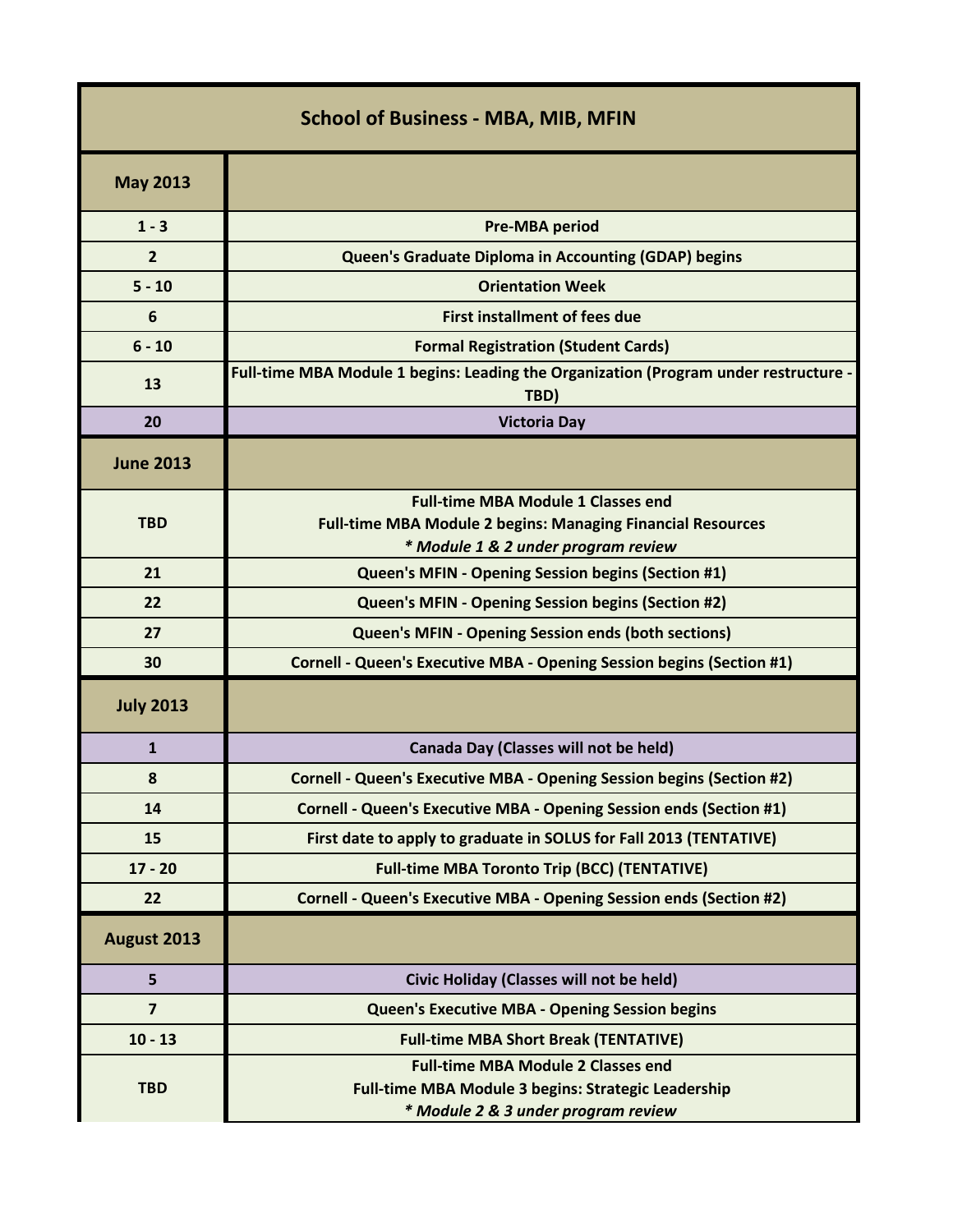| 20                   | <b>Queen's Executive MBA - Opening Session ends</b>                                                                                             |
|----------------------|-------------------------------------------------------------------------------------------------------------------------------------------------|
| September 2013       |                                                                                                                                                 |
| $\overline{2}$       | <b>Labour Day (University closed)</b>                                                                                                           |
| 3                    | <b>Full-time MBA Student Card validation (MBA Office)</b>                                                                                       |
|                      | <b>Queen's Master of International Business (MIB) begins</b>                                                                                    |
| 6                    | Second installment of Full-time MBA fees due                                                                                                    |
| $25 - 27$            | <b>Full-time MBA Short Break (TENTATIVE)</b>                                                                                                    |
| 30                   | Last day to apply to graduate for Fall 2013 (TENTATIVE)                                                                                         |
| October 2013         |                                                                                                                                                 |
| 14                   | <b>Thanksgiving Day (University closed)</b>                                                                                                     |
| 14                   | <b>Full-time MBA Module 3 Classes end</b><br><b>Full-time MBA Module 4 begins: Sustaining Innovation</b><br>* Module 3 & 4 under program review |
| 16                   | <b>University Day</b>                                                                                                                           |
| <b>November 2013</b> |                                                                                                                                                 |
| <b>TBD</b>           | <b>Fall Convocation (TENTATIVE)</b>                                                                                                             |
|                      | First date to Apply to Graduate in Spring 2014                                                                                                  |
| 11                   | Remembrance Day (Classes cancelled 10:30 - 11:30 a.m.)                                                                                          |
| 11                   | <b>Full-time MBA Module 4 Classes end</b><br><b>Full-time MBA Module 5 begins: Sustaining Innovation</b>                                        |
|                      | * Module 4 & 5 under program review                                                                                                             |
| December 2013        |                                                                                                                                                 |
| $6\phantom{1}6$      | <b>Commemoration Day (Classes will not be held)</b>                                                                                             |
| 6                    | <b>Full-time MBA Module 5 Classes end (TBD)</b>                                                                                                 |
| 16                   | Break until January 6, 2013                                                                                                                     |
| January 2014         |                                                                                                                                                 |
| $\mathbf{1}$         | New Year's Day (all classes cancelled)                                                                                                          |
| $\overline{2}$       | <b>Queen's Executive MBA - 2nd Residential Session begins</b>                                                                                   |
| 3                    | Queen's MFIN - 2nd Residential Session begins (Section #1)                                                                                      |
|                      | Queen's Accelerated MBA - Opening Session begins (Section #1)                                                                                   |
|                      | Queen's MFIN - 2nd Residential Session begins (Section #2)                                                                                      |
| 5                    | Queen's Accelerated MBA - Opening Session begins (Section #2)                                                                                   |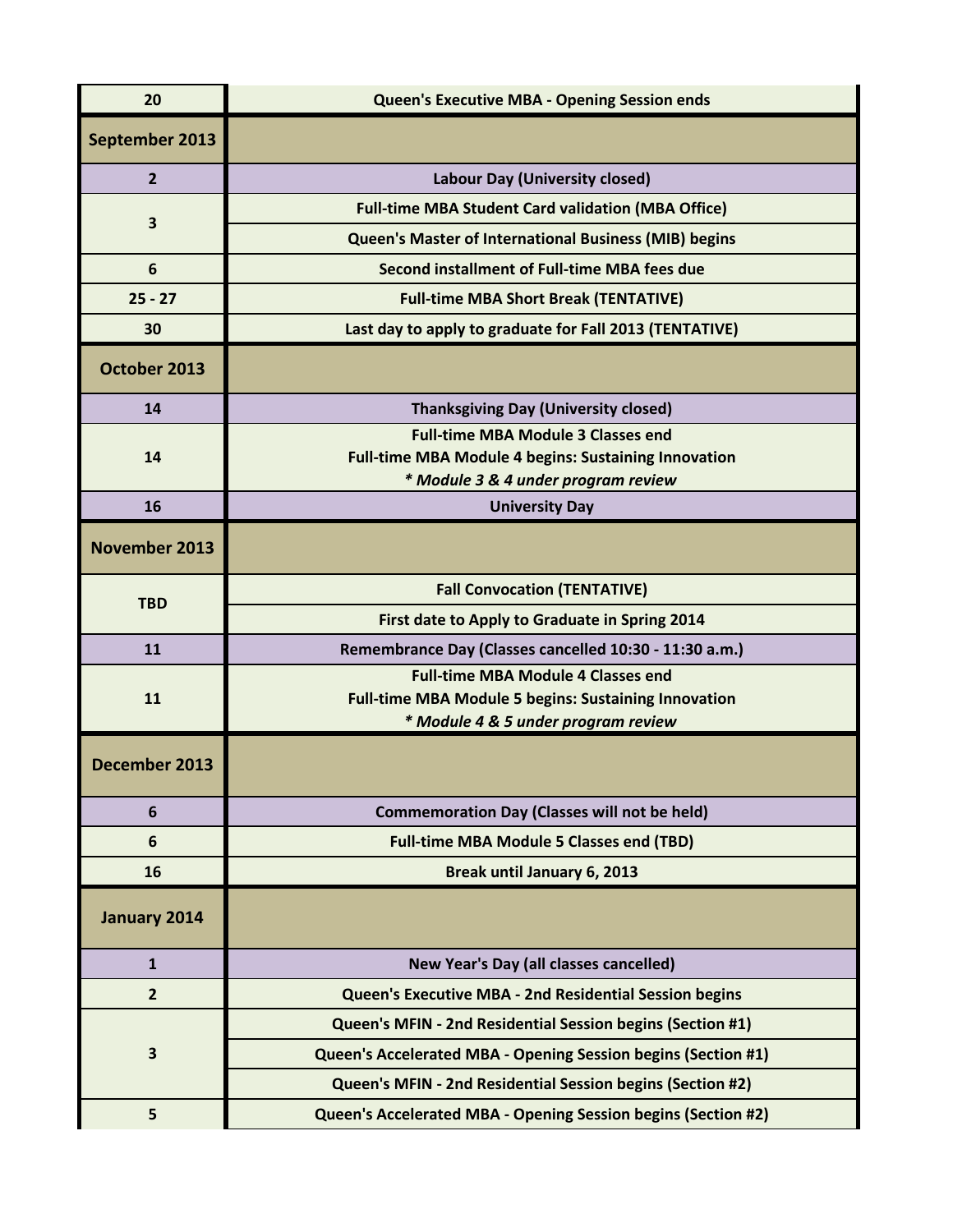| 6                    | Queen's MFIN - 2nd Residential Session ends (both sections)                                                                                                                       |
|----------------------|-----------------------------------------------------------------------------------------------------------------------------------------------------------------------------------|
|                      | Full-time MBA Block A Classes begin*                                                                                                                                              |
|                      | Third installment of fees due                                                                                                                                                     |
| <b>TBD</b>           | Full-time MBA Block A Classes end*                                                                                                                                                |
|                      | Full-time MBA Block B Classes begin*                                                                                                                                              |
| 16                   | Queen's Accelerated MBA - Opening Session ends (Section #1)                                                                                                                       |
| 18                   | Queen's Accelerated MBA - Opening Session ends (Section #2)                                                                                                                       |
|                      | <b>Queen's Executive MBA - 2nd Residential Session begins</b>                                                                                                                     |
| 24                   | Queen's Executive MBA - 2nd Residential Session ends                                                                                                                              |
| 26                   | Cornell - Queen's Executive MBA - 2nd Residential Session begins (Section #1)                                                                                                     |
| <b>February 2014</b> |                                                                                                                                                                                   |
| <b>TBD</b>           | Full-time MBA Block B Classes end*                                                                                                                                                |
| $\overline{2}$       | Cornell - Queen's Executive MBA - 2nd Residential Session begins (Section #2)                                                                                                     |
| $\overline{7}$       | Cornell - Queen's Executive MBA - 2nd Residential Session ends (Section #1)                                                                                                       |
| 14                   | Cornell - Queen's Executive MBA - 2nd Residential Session ends (Section #2)                                                                                                       |
| 17                   | <b>Family Day (classes will not be held)</b>                                                                                                                                      |
| <b>TBD</b>           | <b>Full-time MBA Block C Classes begin*</b>                                                                                                                                       |
| <b>March 2014</b>    |                                                                                                                                                                                   |
|                      | <b>Full-time MBA Block C Classes end*</b>                                                                                                                                         |
| <b>TBD</b>           | Full-time MBA Block D Classes begin*                                                                                                                                              |
|                      | <b>Full-time MBA Block C Classes end*</b>                                                                                                                                         |
| <b>April 2014</b>    |                                                                                                                                                                                   |
| <b>TBD</b>           | Full-time MBA Block E Classes begin*                                                                                                                                              |
| 18                   | <b>Good Friday (University closed)</b>                                                                                                                                            |
| <b>TBD</b>           | Full-time MBA Block E Classes end*                                                                                                                                                |
| <b>May 2014</b>      |                                                                                                                                                                                   |
| $18 - 24$            | Queen's Accelerated MBA - 2nd Residential Session (both sections)                                                                                                                 |
| <b>June 2014</b>     |                                                                                                                                                                                   |
| <b>TBD</b>           | Spring Convocation: Dates will be determined in Fall 2013. Please refer to<br>http://www.queensu.ca/registrar/currentstudents/convocation/ceremonies.html to<br>view these dates. |